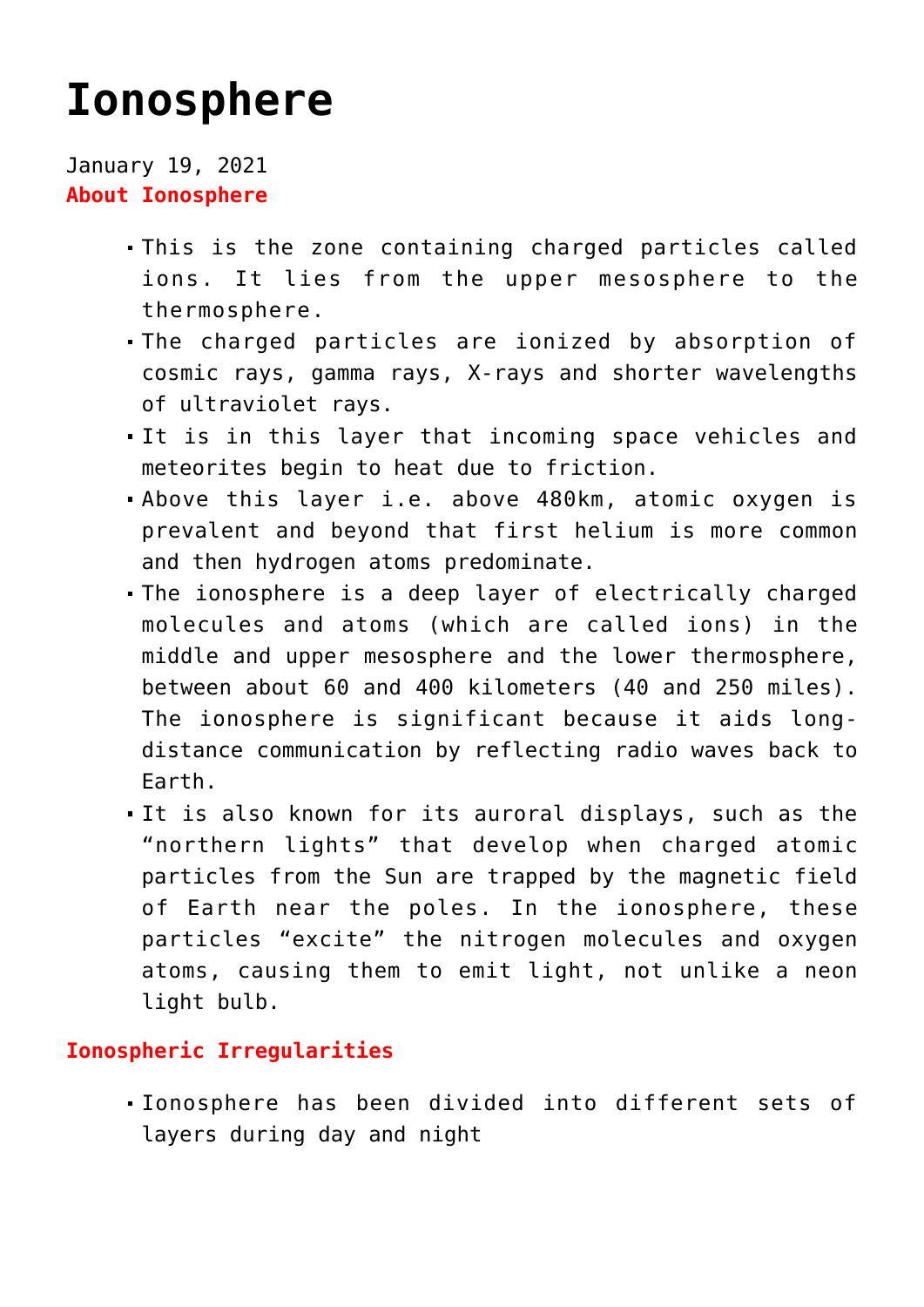

# **D Layer**

- The D layer explains why the AM Radio gets disturbed during day time, but quite smooth in night time.
- We see in the above graphics that the D layer is the innermost layer, 60 km to 90 km above the surface of the Earth.
- At this layer, the net ionization effect is low, but loss of wave energy is great due to frequent collisions of the electrons.
- This is the reason that the high-frequency (HF) radio waves are not reflected by the D layer but suffer loss of energy therein.
- The absorption is small at night and greatest about midday.
- This causes the disappearance of distant AM broadcast band stations in the daytime.

# **E-Layer**

- The E layer is the middle layer, 90 km to 120 km above the surface of the Earth, with the primary source of ionization being soft X-ray (1-10 nm) and far ultraviolet (UV) solar radiation ionization of molecular oxygen (O2).
- This layer disappears in the night because the primary source of ionization is no longer present.
- The practical value of this layer is that it reflects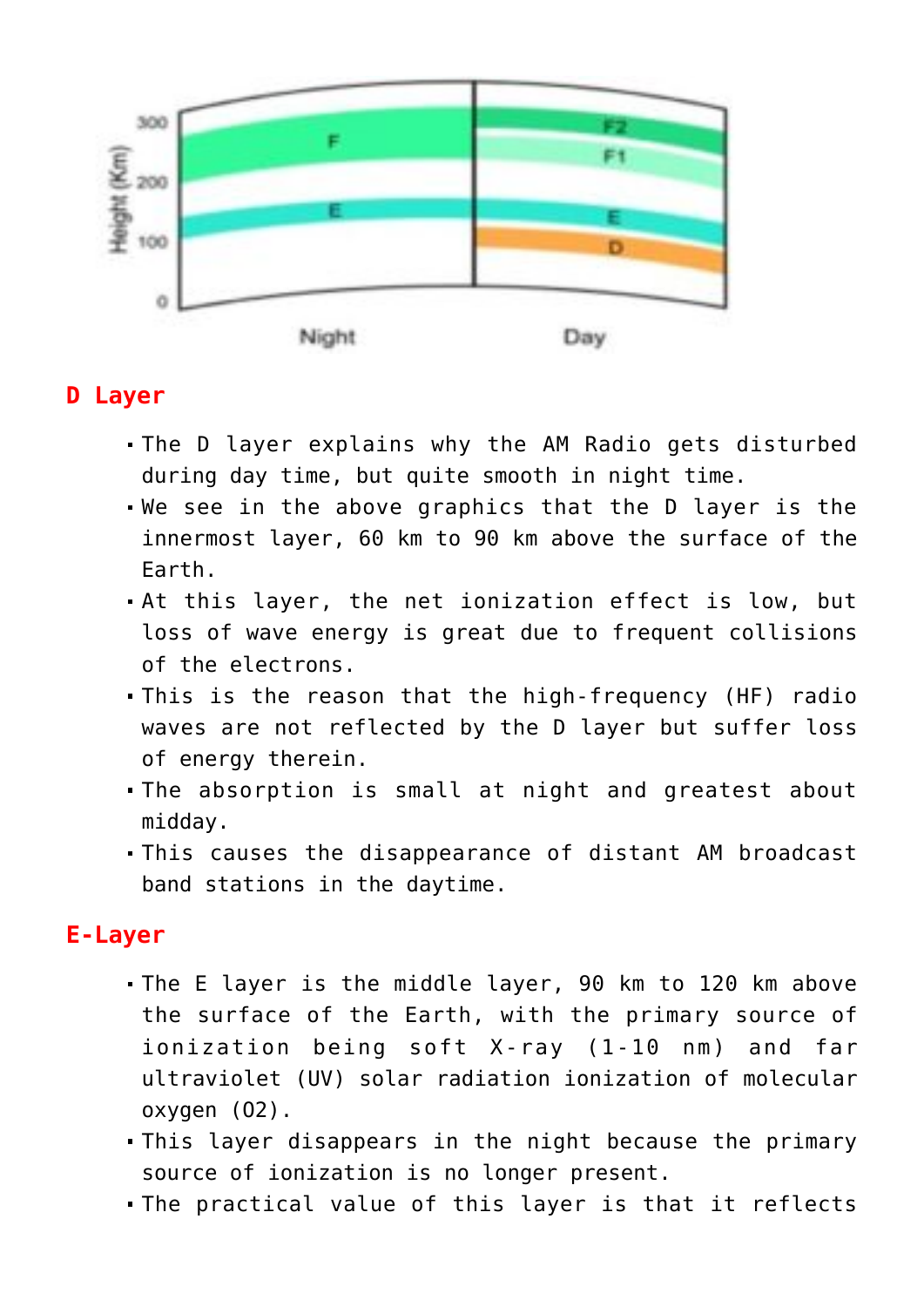long radio-waves back to earth, which enables them to be received at a distance, rather than disappear into space. It is also known as HEAVISIDE-KENNELLY LAYER.

### **F-Layer**

- The F LAYER extends from about 200 km to more than 500 km above the surface of Earth.
- The E-layer allows the penetration of short-radio waves, which continue until they reach the APPLETON LAYER.
- The Appleton layer reflects short-radio waves (which have penetrated the HEAVISIDE-KENNELLY LAYER) back to earth.
- This is also supposed to be the region where polar AURORAS occur and where most of the meteors burn themselves out.

### **Ionospheric Electron Density (IED)**

- The ionosphere exists between about 90 and 1000 km above the earth's surface.
- Radiation from the sun ionizes atoms and molecules here, liberating electrons from molecules and creating a space of free electrons and ions.

## **Studying IED**

- The ionospheric variability is greatly influenced by both solar originated processes and the neutral atmosphere origin.
- Scientists have tried to model the ionosphere using theoretical and empirical techniques; however, the accurate prediction of electron density is still a challenging task.
- In recent years, **Artificial Neural Networks (ANNs)** are showing potential to handle more complex and non-linear problems.

#### **What is Significance of IED**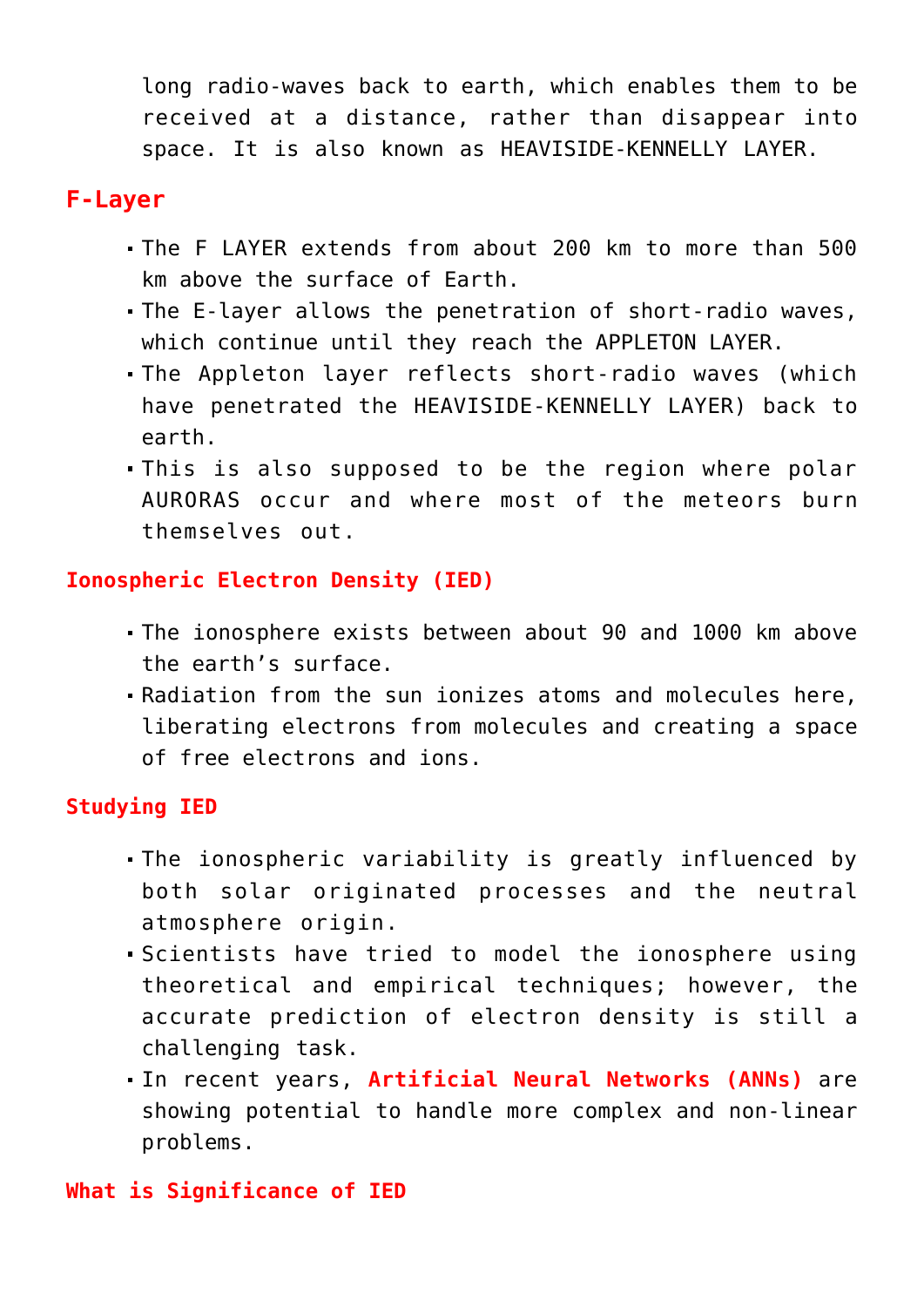- Due to the ability of ionized atmospheric gases to refract high frequency (HF, or shortwave) radio waves, the ionosphere can reflect radio waves directed into the sky back toward the Earth.
- Radio waves directed at an angle into the sky can return to Earth beyond the horizon.
- This technique, called "skip" or "skywave" propagation, has been used since the 1920s to communicate at international or intercontinental distances.

#### **Aurora**

- The luminous effect of electro-magnetic phenomena in the ionosphere is known as Aurora, visible in high latitudes as red, green and white arcs, draperies, streamers, rays and sheets in the night sky, best developed at a height of about 90 km.
- Probably, aurora is the result of magnetic storms and of electrical discharges from the sun during periods of sun-spot activity, causing ionization of gases, though this is still a matter of research.
- It is called the Aurora Borealis (or northern lights) in the northern hemisphere and the Aurora Australis in the southern hemisphere. Occasionally the Aurora borealis is seen in England, but it is more common in northern Scotland, presenting a magnificent spectacle in northern Scandinavia and northern Canada.

#### **Artificial Neural Networks (ANNs)?**

- ANNs are computing systems vaguely inspired by the biological neural networks that constitute animal brains.
- Such systems "learn" to perform tasks by considering examples, generally without being programmed with taskspecific rules.
- For example, in image recognition, they might learn to identify images that contain cats by analyzing example